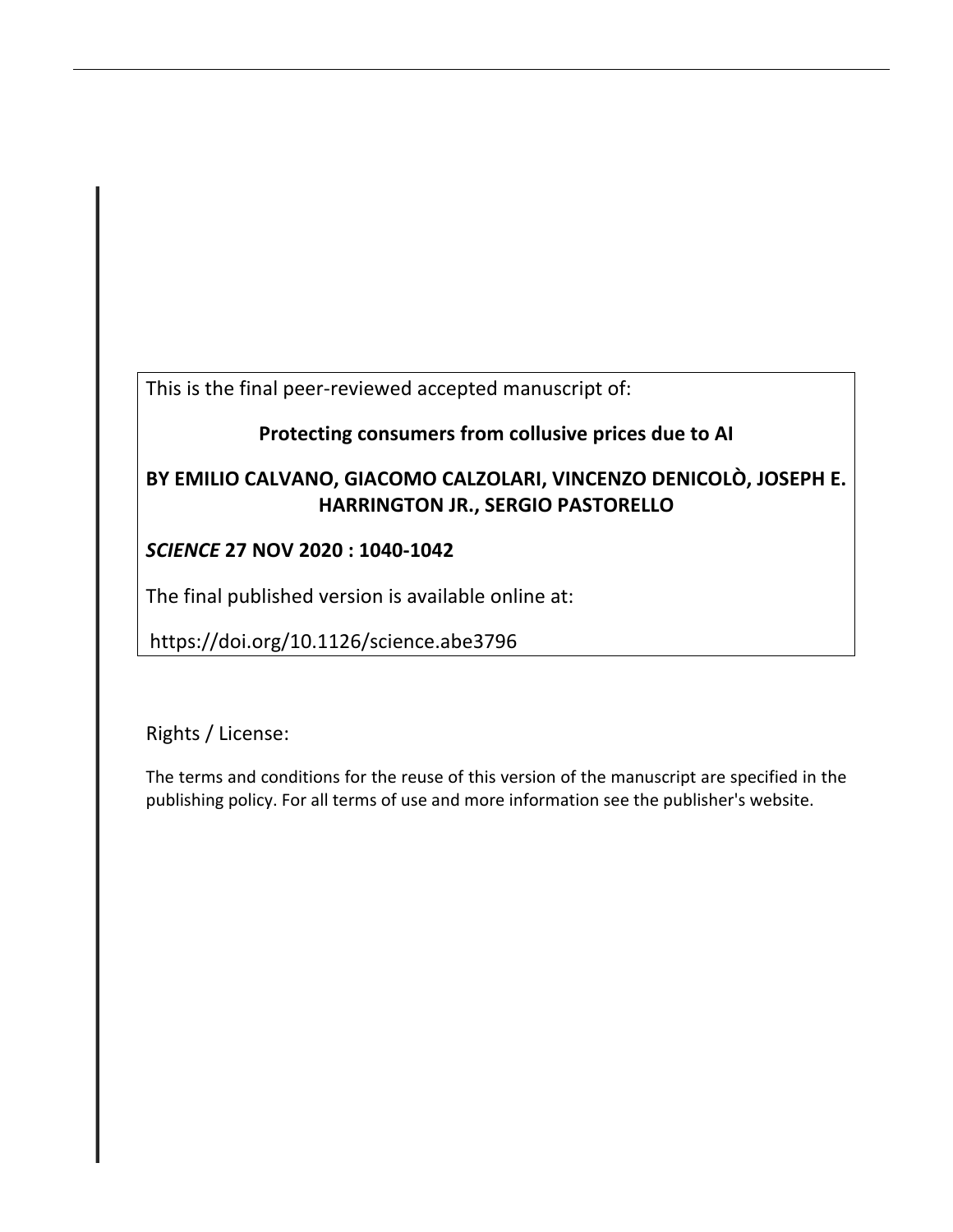# **Protecting consumers from collusive prices due to AI**

Price-setting algorithms can lead to non-competitive prices, but the law is ill equipped to stop it

By Emilio Calvano<sup>1,2</sup>, Giacomo Calzolari<sup>2,3</sup>, Vincenzo Denicolò<sup>1,3</sup>, Joseph E. Harrington, Jr.<sup>4</sup>, Sergio Pastorello<sup>1</sup>

The efficacy of a market system is rooted in competition. In striving to attract customers, firms are led to charge lower prices and deliver better products and services. Nothing more fundamentally undermines this process than collusion, when firms agree not to compete with one another and consequently consumers are harmed by higher prices. Collusion is generally condemned by economists and policymakers and is unlawful in almost all countries. But the increasing delegation of price-setting to algorithms (1) has the potential for opening a backdoor through which firms could collude lawfully (2). Such algorithmic collusion is when artificial intelligence (AI) algorithms learn to adopt collusive pricing rules without human intervention, oversight, or even knowledge. This possibility poses a challenge for policy. To meet this challenge, we propose below a direction for policy change and call for combined efforts of computer scientists, economists, and legal scholars to operationalize the proposed change.

#### **HUMAN COLLUSION**

Collusion among humans typically involves three stages (see the table). First, firms' employees with price-setting authority communicate with the intent of agreeing on a collusive rule of conduct. This rule encompasses a higher price and an arrangement to incentivize firms to comply with that higher price rather than undercut it in order to pick up more market share. For example, the CEOs of Christie's and Sotheby's hatched their plans in a limo at Kennedy International Airport, and the U.S. Federal Bureau of Investigation secretly taped the lysine cartel as they conspired in a Maui hotel room. At those meetings, they spoke about charging higher prices and how to enforce them. Second, successful communication results in the mutual adoption of a collusive rule of conduct which commonly takes the form of a collusive pricing rule. A crucial component of this pricing rule is retaliatory pricing: each firm raises its price and maintains that higher price under the threat of a "punishment," such as a temporary price war, should it cheat and deviate from the higher price (3). It is this threat that sustains higher prices than would arise under competition. Third, firms set the higher prices which are the consequence of having adopted those collusive pricing rules.

In order to determine whether firms are colluding, one could look for evidence at any of the three stages. However, evidence related to the last two stages, pricing rules and higher prices, is generally regarded as

<sup>1</sup>Department of Economics, University of Bologna, Bologna, ITALY. <sup>2</sup>Center for Economic Policy Research, London, UK. <sup>3</sup>Department of Economics, European University Institute, Florence, ITALY. 4Department of Business Economics and Public Policy, The Wharton School, University of Pennsylvania, Philadelphia, PA USA. Email: vincenzo.denicolo@unibo.it

Acknowledgments: The paper benefitted from detailed and insightful comments by three anonymous reviewers. All authors contributed equally. Authors declare no competing interests.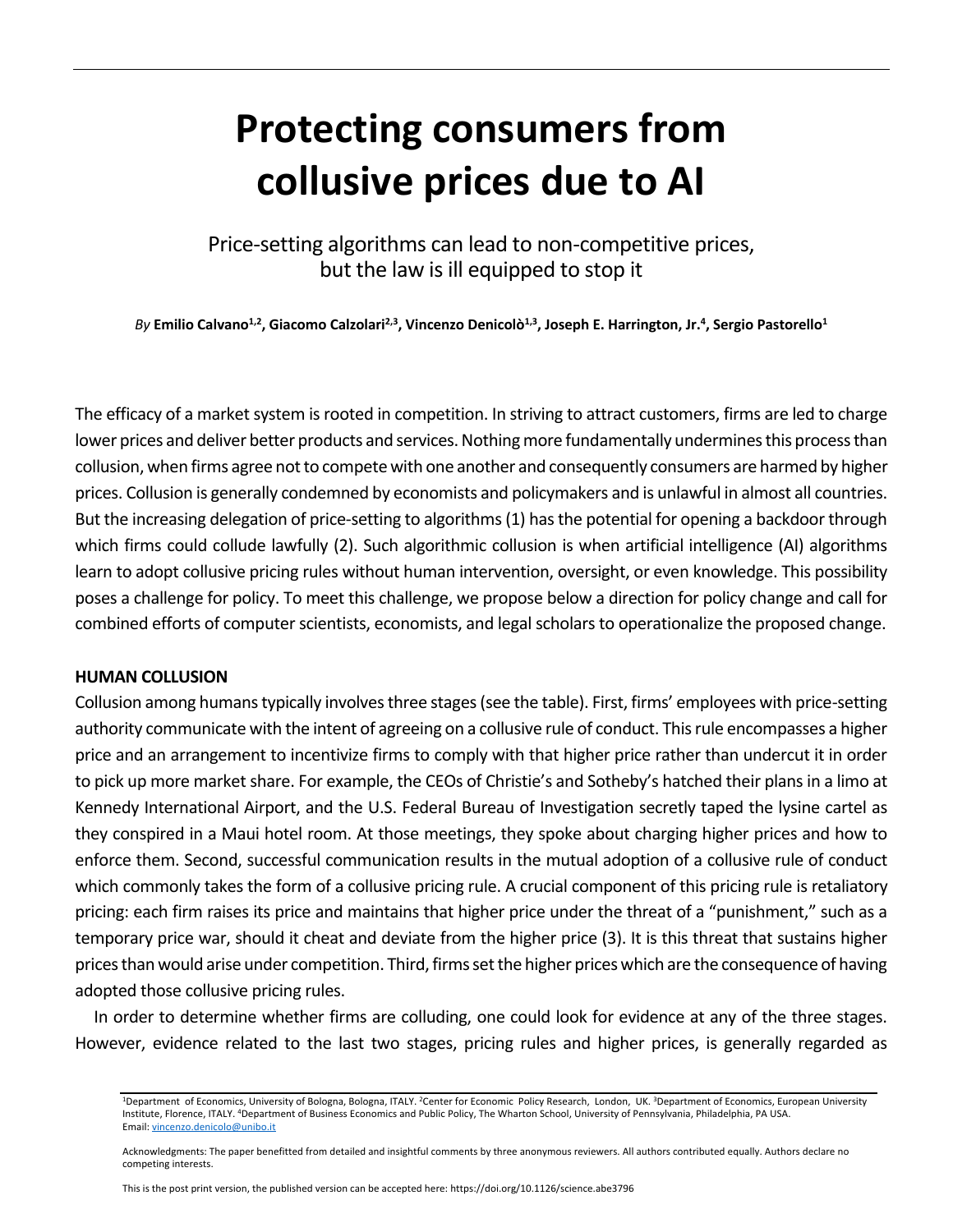insufficient to achieve the requisite level of confidence in the judicial realm. Economists know how to calculate competitive prices given demand, costs, and other relevant market conditions. But many of these factors are difficult to observe and, when observable, challenging to measure with precision. Consequently, courts do not use the competitive price level as a benchmark to identify collusion. Likewise, it is difficult to assess whether the firms' rules of conduct are collusive because such rules are latent, residing in employees' heads. In practice, we may never observe the retaliatory lower prices from a firm cheating, even though that response is there in the minds of the employees and it is the anticipation of such a response that sustains higher prices. In other words, we might lack the events that produce the data which could identify the collusive pricing rules. Furthermore, even if one could observe what looks like a price war, it would be difficult to rule out innocent explanations (such as a decrease in the firms' costs, or a fall in demand).

Given the latency of collusive pricing rules and the difficulty of determining whether prices are collusive or competitive, antitrust law and enforcement has focused on the first stage: communications. Firms are found to be in violation of the law when communications (perhaps supplemented with other evidence) are sufficient to establish that firms have a "meeting of minds," a "concurrence of wills," or a "conscious commitment" that they will not compete (4). In the U.S., more specifically, there must be evidence that one firm *invited* a competitor to collude and that competitor *accepted* that invitation. The risk of false positives (i.e., wrongly finding firms guilty of collusion) has led courts to avoid basing their judgments on evidence of collusive pricing rules or collusive prices and instead to rely on evidence of communications.

#### **ALGORITHMIC COLLUSION**

Though the use of pricing algorithms has a long history - airline companies, for instance, have been using revenue management software for decades - concerns regarding algorithmic collusion have only recently arisen for two reasons. First, pricing algorithms have evolved from programs in which pricing rules are set by programmers, to rely more on AI systems that learn autonomously through active experimentation. After the programmer has set a goal, such as profit maximization, algorithms are capable of autonomously learning rules of conduct that achieve the goal, possibly with no human intervention. The enhanced sophistication of learning algorithms makes it more likely that AI will discover profit-enhancing collusive pricing rules just as they have succeeded in discovering winning strategies in complex board games such as chess and Go (5).

Second, a feature of online markets is that competitors' prices are available to a firm in real time. Such information is essential to the operation of collusive pricing rules. In order for firms to settle on some common higher price, firms' prices must be observed frequently enough because sustaining those higher prices requires the prospect of punishing a firm that deviates from the collusive agreement. The more quickly the punishment is meted out, the less temptation to cheat. Thus, the emergence and persistence of higher prices through collusion is facilitated by rapid detection of competitors' prices, which is now often possible in online markets. For example, the prices of products listed on Amazon may change several times a day but can be monitored with practically no delay.

In light of these developments, concerns regarding the possibility of algorithmic collusion have been raised by government authorities, including the U.S. Federal Trade Commission (FTC) (6) and the European Commission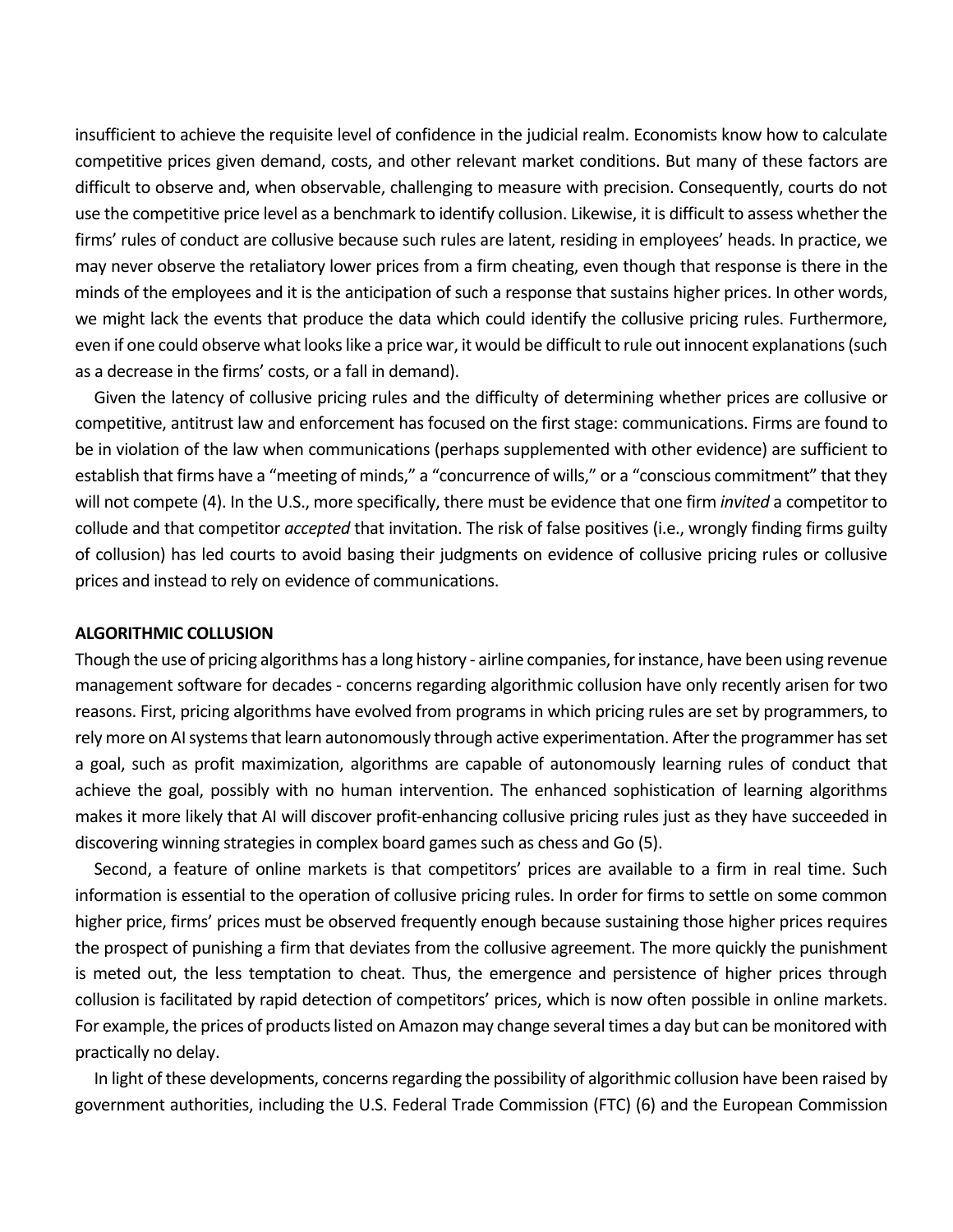(7). These concerns are justified as enough evidence has accumulated that autonomous algorithmic collusion is a real risk.

The evidence is both experimental and empirical. On the experimental side, recent research has found the spontaneous emergence of collusion in computer-simulated markets. In these studies, commonly used reinforcement-learning algorithms learned to initiate and sustain collusion in the context of well-accepted economic models of an industry (8-9) (see the figure). Collusion arose with no human intervention other than instructing the AI-enabled learning algorithm to maximize profit (i.e., algorithms were not programmed to collude). While the extent to which prices were higher in such virtual markets varies, prices were almost always substantially above the competitive level

On the empirical side, a recent study (10) has provided possible evidence of algorithmic collusion in Germany's retail gasoline markets. The study finds the delegation of pricing to algorithms was associated with a substantial 20-30 percent increase in the markup of stations' prices over cost. Though the evidence is indirect – because the authors of the study could not directly observe the timing of adoption of the pricing algorithms and thus must infer it from other data – their findings are consistent with that found in computer-simulated markets.

#### **A NEW POLICY APPROACH**

Algorithmic collusion is as bad as human collusion. Consumers are harmed by the higher prices, irrespective of how firms arrive at charging these prices. However, should algorithmic collusion emerge in a market and be discovered, society lacks an effective defense to stop it. The reason for this is that algorithmic collusion (which is to be distinguished from instances in which firms' employees might communicate and then collude with the assistance of algorithms, as in a recent case involving poster sellers on Amazon marketplace) does not involve the communications that have been the route to proving unlawful collusion. And even if alternative evidentiary approaches were to arise, there is no liability unless courts are prepared to conclude that AI has a "mind" or a "will" or is "conscious", for otherwise there can be no "meeting of minds" with algorithmic collusion.

As a result, if algorithmic collusion occurs and is discovered by the authorities, currently it is not a violation of antitrust or competition law. Society would then have no recourse and consumers would be forced to continue to suffer the harm from algorithmic collusion's higher prices.

There is an alternative path, which is to target the collusive pricing rules learned by the algorithms that result in higher prices (11). These latent rules of conduct may be uncovered when they have been adopted by algorithms. While a court cannot get inside the head of an employee to determine why prices are what they are, firms' pricing algorithms can be audited and tested in controlled environments. One can then simulate all sorts of possible deviations from existing prices and observe the algorithms' reaction in the absence of any confounding factor. In principle, the latent pricing rules can thus be identified precisely.

This approach was successfully used by researchers in (8) to verify that the pricing algorithms have indeed learned the collusive property of reward (keeping prices high unless a price cut occurs) and punishment (through retaliatory price wars should a price cut occur). To show this, researchers momentarily overrode the pricing algorithm of one firm, forcing it to set a lower price. As soon as the algorithms regained control of the pricing, they engaged in a temporary price war, where lower prices were charged but then gradually returned to the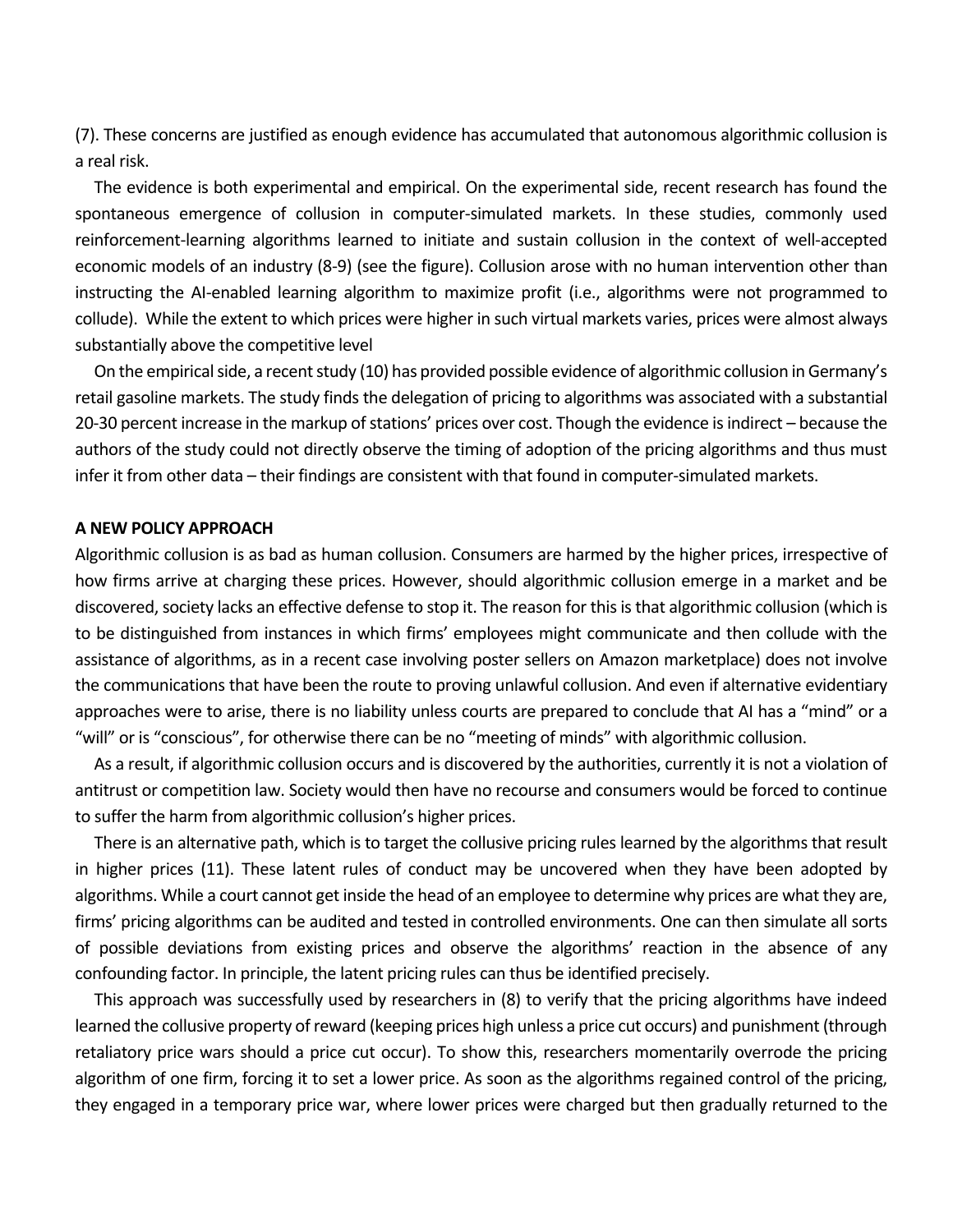collusive level. Having learned that undercutting the other firm's price brings forth a price war (with the associated lower profits), the algorithms evolved to maintain high prices (see the figure).

It may seem paradoxical that collusion is identified by the low retaliatory prices, which could be close to the competitive level, rather than by the high prices that are the ultimate concern for policy. But there are two important differences between retaliatory price wars and healthy competition. First, in the absence of the lowprice perturbation, the price war remains hypothetical in that it is a threat that is not executed. Second, the price war in the figure is only temporary: instead of permanently reverting to the competitive price level, the algorithms gradually return to the pre-shock prices. This is evidence that the price war is there to support high prices, not to produce low prices.

Focusing on the collusive pricing rules is the key to identifying, preventing, and prosecuting algorithmic collusion (see table). Policy cannot target the higher prices directly and (unlike with human collusion) it cannot target communications either as they may not be present. But the retaliatory pricing rules may now be observable, as firms' pricing algorithms can be audited and tested. We therefore propose that antitrust policy shift its focus from communications (with humans) to rules of conduct (with algorithms).

Making the proposed change operational involves a broad research program that requires the combined efforts of economists, computer scientists, and legal scholars. One strand of this program is a three-step experimental procedure. The first step creates collusion in the lab for descriptively realistic models of markets. As the competitive price would be known by the experimenter, collusion is identified by high prices. Having identified an episode of collusion, the second step is to perform a post-hoc auditing exercise to uncover the properties of the collusive pricing rules producing those high prices.

While some progress has been made on the identification of collusive rules of conduct adopted by algorithms, much more work needs to be done. Economics provides several properties to watch out for. Of course, there is the retaliatory price war discussed above, which is what existing research has focused on (8-9). Another property is price matching, whereby firms' prices move in sync: one firm changing its price and the other firm subsequently matching that change. Price matching has been documented for human collusion in various markets but we do not yet know whether algorithms are capable of learning it. A third property is the asymmetry of price responses. When firms collude, they typically respond to a competitor's price cut more strongly – as part of a punishment – than to a price increase. No such asymmetry is to be expected when firms compete.

The aforementioned properties are based on economic theory and studies of human collusion. Learning algorithms may devise rules of conduct that neither economists nor managers have imagined (just as learning algorithms have done, for instance, in chess). To investigate this possibility, computer scientists might develop algorithms that explain their own behavior thereby making the collusive properties more apparent. One way of doing so is to add to the reinforcement-learning module that maximizes profits a second module, which maps the state representation of the former onto a verbal explanation of its strategy (12).

Having uncovered collusive pricing rules, the third step is to experiment with constraining the learning algorithm in order to prevent it from evolving to collusion. Computer scientists are particularly valuable here given they are involved in similar tasks such as trying to constrain algorithms so that, for instance, they do not exhibit racial and gender bias (13).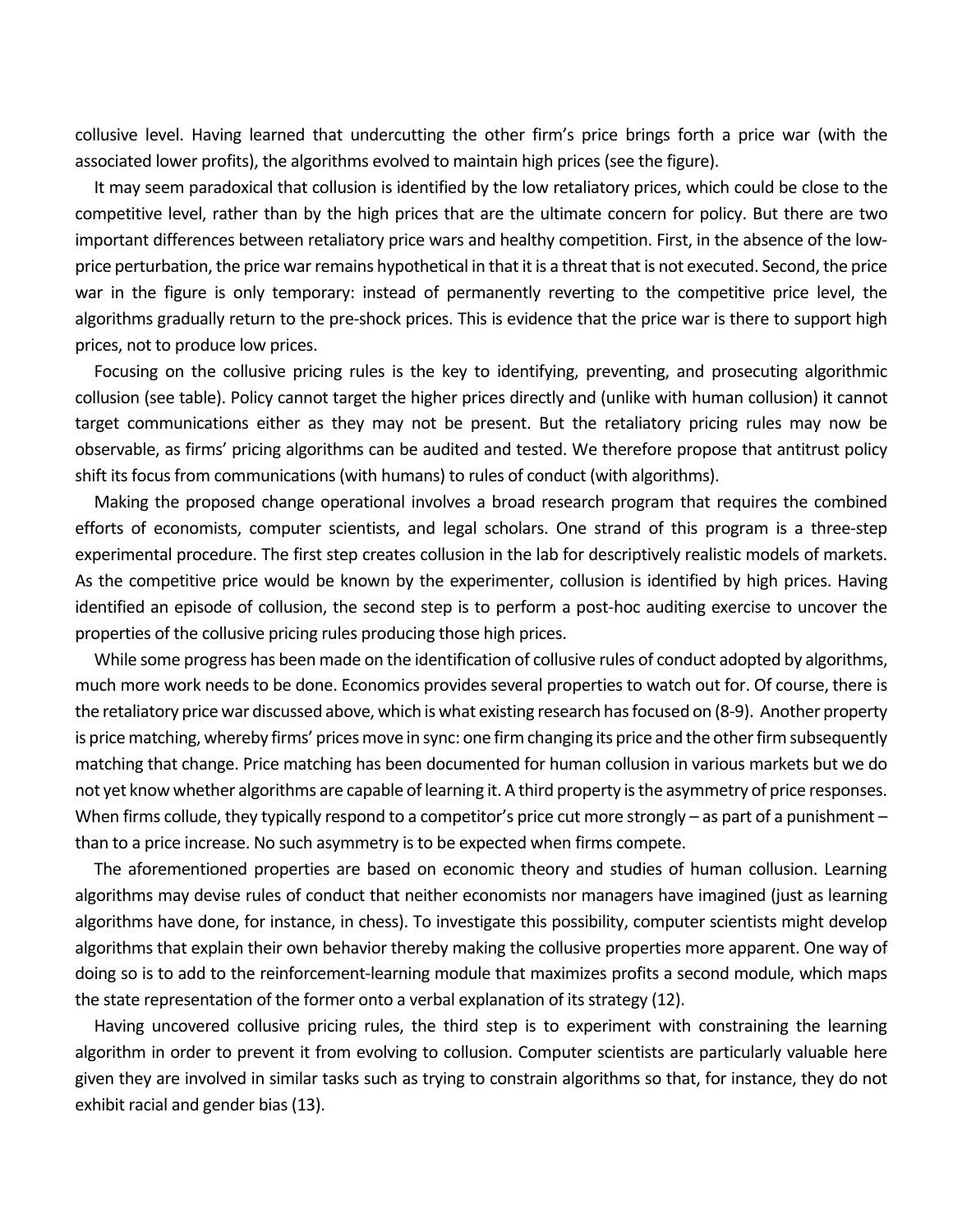Once having developed the capacity to audit pricing algorithms for collusive properties and constrain learning algorithms so they do not adopt collusive pricing rules, legal scholars are called upon to use that knowledge for purposes of prosecution and prevention. One route is to make certain pricing algorithms unlawful, perhaps under Section 5 of the FTC Act which prohibits unfair methods of competition. In the area of securities law, the 2017 case *U.S. v. Michael Coscia* made illegal the use of certain programmed trading rules and thus provides a legal precedent for prohibiting algorithms. Another path is to make firms legally responsible for the pricing rules that their learning algorithms adopt (14). Firms may then be incentivized to prevent collusion by routinely monitoring the output of their learning algorithms.

These are some of the avenues that can be pursued for preventing and shutting down algorithmic collusion. There are several obstacles down the road, from making a collusive property test operational, to the lack of transparency and interpretability of algorithms, to courts willingness and ability to incorporate technical material of this nature. In addition, there is the challenge of addressing algorithmic collusion without giving up the efficiency gains from pricing algorithms such as the quicker response to changing market conditions. As authorities prepare to take action (15), it is vital that computer scientists, economists, and legal scholars work together to protect consumers from the potential harm of higher prices.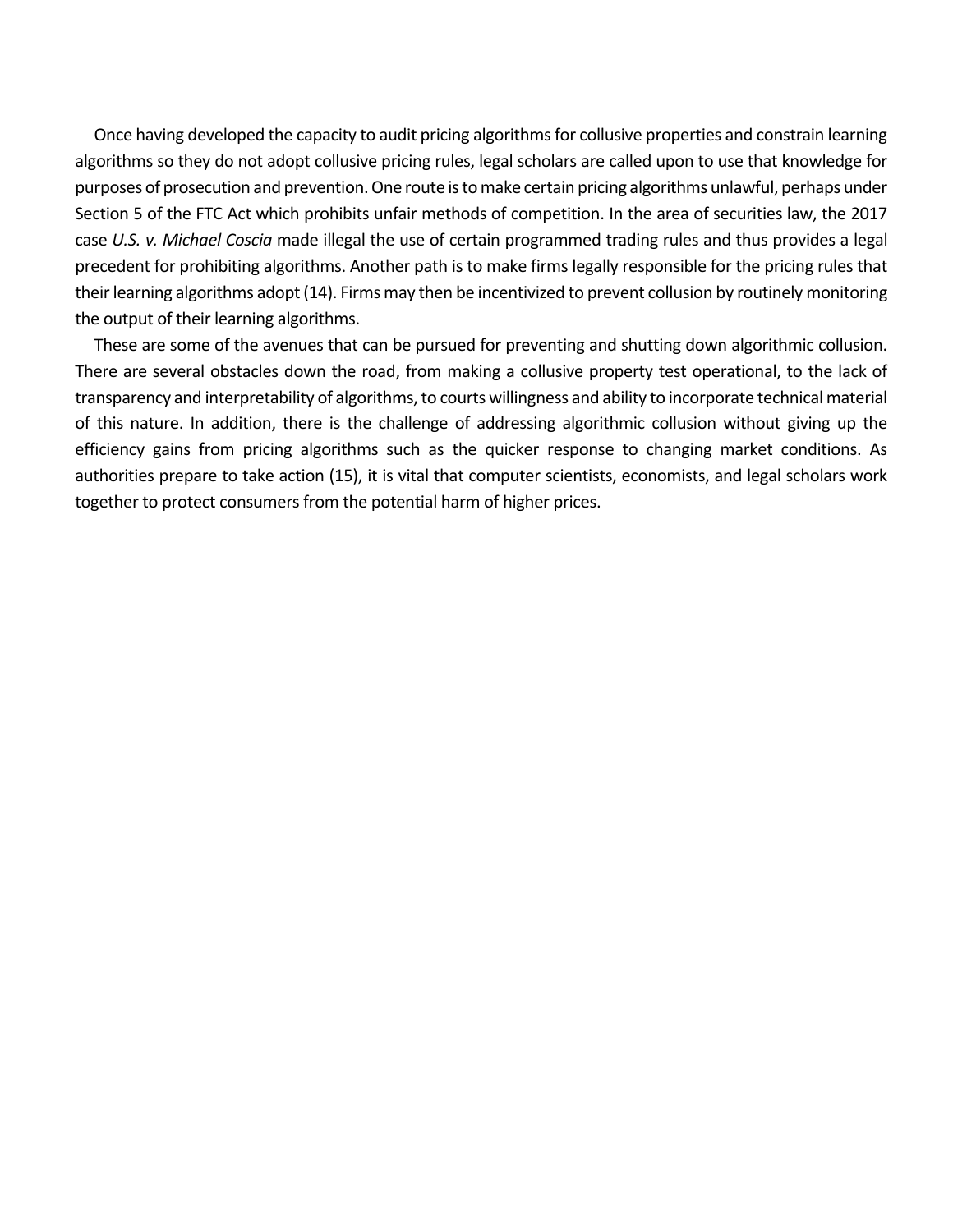## **REFERENCES AND NOTES**

- 1. A. Ezrachi and M. Stucke, Virtual Competition: The Promise and Perils of the Algorithm-Driven Economy. (Harvard University Press 2016)
- 2. S. Mehra, Minnesota Law Review 100, 1323 (2016).
- 3. J. Harrington, The Theory of Collusion and Competition Policy. (MIT Press 2017)
- 4. L. Kaplow, Competition Policy and Price Fixing. (Princeton University Press, 2013).
- 5. D. Silver et al., Science 362, 1140 (2018).
- 6. "The Competition and Consumer Protection Issues of Algorithms, Artificial Intelligence, and Predictive Analytics," Hearing on Competition and Consumer Protection in the 21st Century, U.S. Federal Trade Commission, November 13-14, 2018 https://www.ftc.gov/news-events/eventscalendar/ftc-hearing-7-competition-consumer-protection-21st-century
- 7. "Algorithms and Collusion Note from the European Union," OECD Roundtable, June 2017 http://www.oecd.org/competition/algorithms-and-collusion.htm
- 8. E. Calvano, G. Calzolari, V. Denicolo, S. Pastorello, American Economic Review 110, 3267 (2020).
- 9. T. Klein, "Autonomous Algorithmic Collusion: Q-learning under Sequential Pricing," Amsterdam Law School Research Paper 2018-15: 2018-05 (2019).
- 10. S. Assad, R. Clark, D. Ershov, L. Xu, "Algorithmic Pricing and Competition: Empirical Evidence from the German Retail Gasoline Market," CESifo Working Paper No. 8521 (2020).
- 1. 11.J. Harrington, Journal of Competition Law and Economics 14, 331 (2018).
- 11. Z. Lipton, Queue 16, Article 30 (2018).
- 12. P. Thomas et al, Science 366, 999 (2019).
- 13. S. Chopra and L. White, A Legal Theory for Autonomous Artificial Agents. (University of Michigan Press, 2011).
- 14. European Commission, ref. Ares (2020) 2877634.2877634.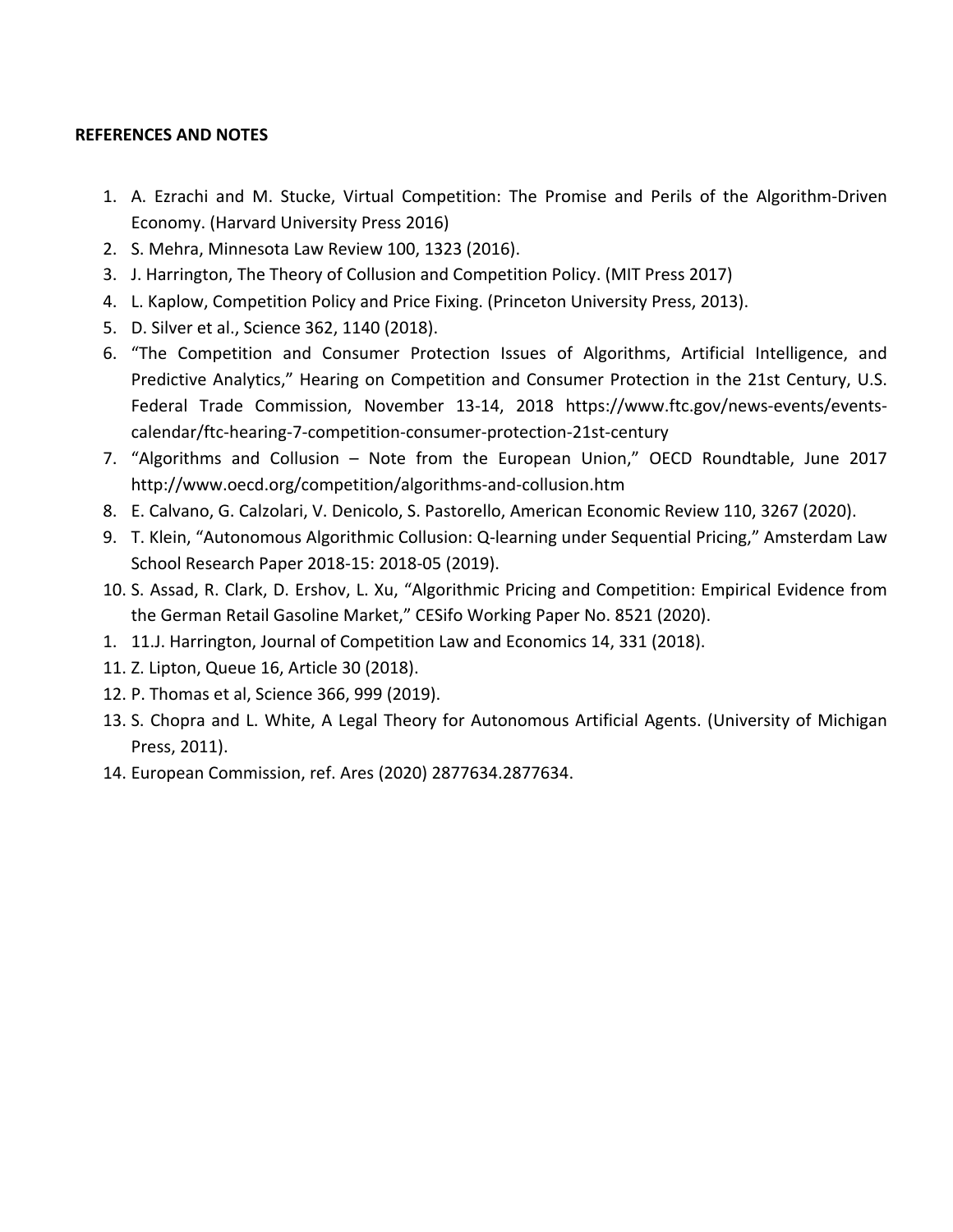|               | Communications | Collusive     | Higher       |
|---------------|----------------|---------------|--------------|
|               |                | pricing rules | prices       |
|               |                |               |              |
| <b>Humans</b> | Present,       | Latent, not   | Observable,  |
|               | discoverable   | discoverable  | difficult to |
|               |                |               | evaluate     |
|               |                |               |              |
| Algorithms    | Not present    | Latent,       | Observable,  |
|               |                | discoverable  | difficult to |
|               |                |               | evaluate     |
|               |                |               |              |

## **Table. The process that produces higher prices.**

## **Figure. Collusive pricing rules uncovered.**



After the two algorithms have found their way to collusive prices (the learning phase on the left-hand side), an attempt to cheat so as to gain market share is simulated by exogenously forcing Firm 1's algorithm to cut its price. From the "shock" period onwards, the algorithm regains control of the pricing. Firm 1's deviation is punished by the other algorithm, so firms enter into a price war that lasts for several periods and then gradually ends as the algorithms return to pricing at a collusive